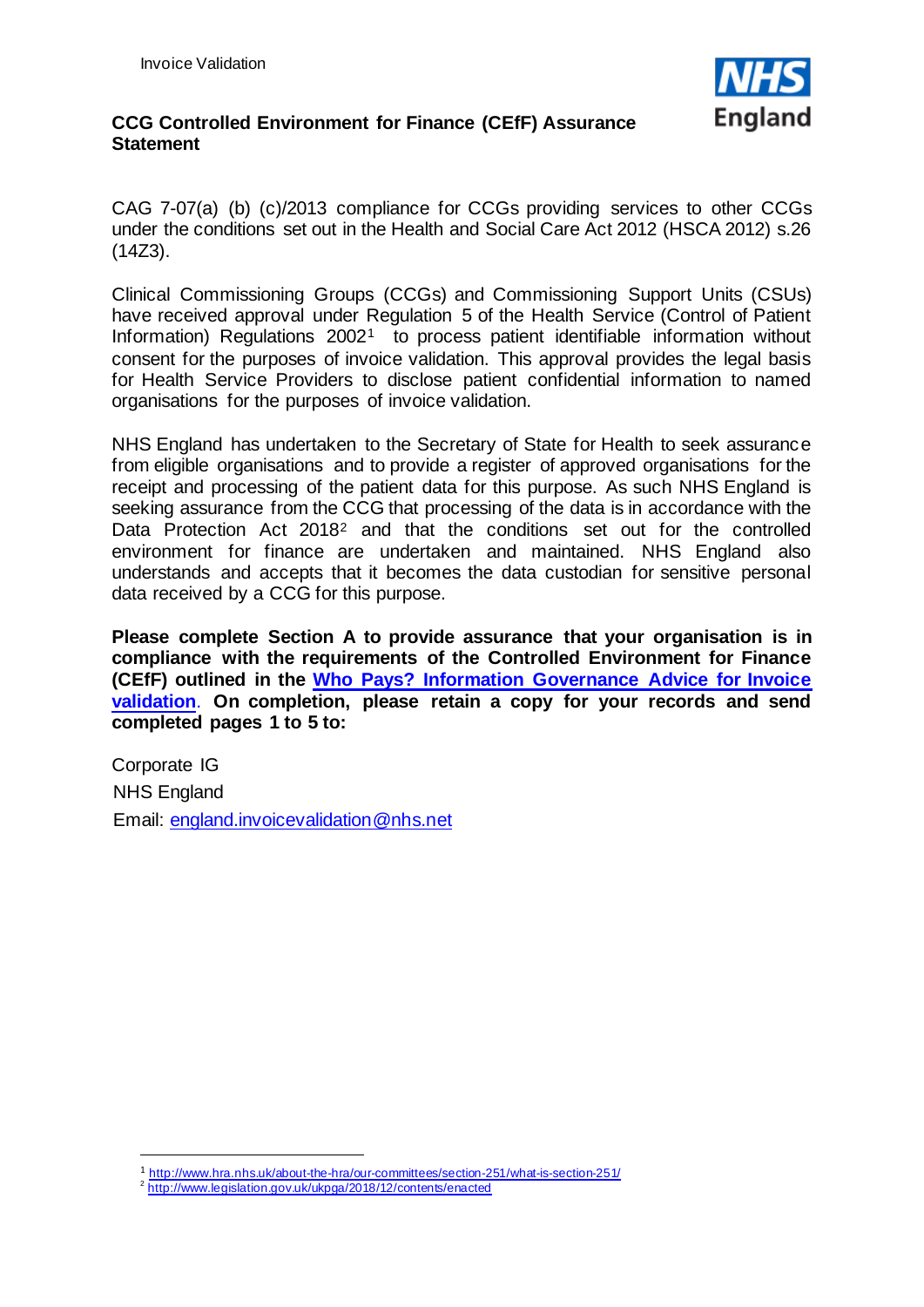# **Section A: Assurance Statement**

1. To provide assurance that good Information Governance practices are being maintained, the organisation will ensure it meets the following requirements, which NHS England reserves the right to audit. *Please tick box appropriate box to indicate acceptance*

Meets the Data Security and Protection Toolkit (DSPT) requirements for ASH Stage 1 accreditation by NHS Digital □

| CCG Name:                             |           |
|---------------------------------------|-----------|
| <b>DSPT Standards met?</b>            | □Yes/ □No |
| Publication date (in last 12 months): |           |
| Organisation (ODS) code:              |           |

# **Or**

Has allocated appropriate resources to undertake the actions to meet DSPT standards in accordance to an improvement plan agreed with NHS Digital  $\Box$ 

2. The organisation undertakes to ensure that:

2.1. It has read, understood and implements the requirements within the [Who](https://www.england.nhs.uk/wp-content/uploads/2013/12/who-pays-advice.pdf)  [Pays? Information Governance Advice for Invoice validation](https://www.england.nhs.uk/wp-content/uploads/2013/12/who-pays-advice.pdf) guidance and any subsequently issued versions.  $\Box$ 

2.2. It has made arrangements to ensure that the public understand the proposed use of data for financial invoice validation purposes between commissioners and a provider of NHS funded health services. (This may be achieved through fair processing notices by CCG and its member practices).  $\Box$ 

2.3. It processes personal confidential data (PCD) for the purpose of invoice validation under the conditions set out for the controlled environment for finance  $(CEff)$ 

2.4. Has ensured that all staff handling data for the purpose of invoice validation are made aware and will operate in compliance with the requirements of Section 251 approval □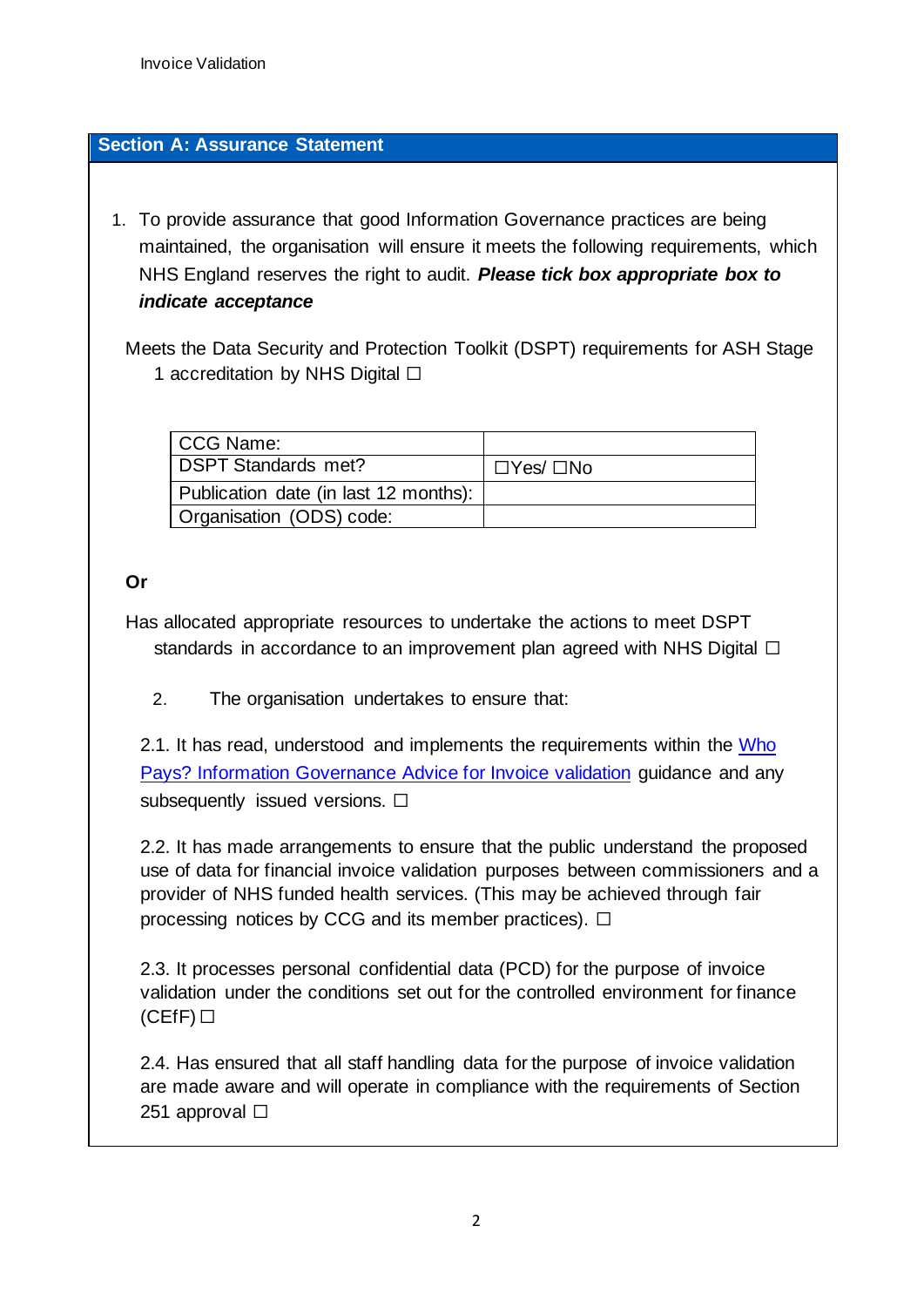2.5. It processes the minimum data necessary (e.g. minimum data sets for backing data set out in the [Who Pays? Information Governance Advice for Invoice](https://www.england.nhs.uk/wp-content/uploads/2013/12/who-pays-advice.pdf)  [validation\)](https://www.england.nhs.uk/wp-content/uploads/2013/12/who-pays-advice.pdf)  $□$ 

2.6 It has set up a separate controlled environment for finance where invoice validation processing will be undertaken. This environment will ensure separation of staff and processes (paper and electronic) with access to patient demographic information (PDS, Spine, Exeter, NHAIS). This data can only be used to determine the responsible commissioner for invoice validation and will be kept separate from access to other data for different purposes.  $\Box$ 

2.7. It will provide a written procedure outlining a secure mechanism for receipt and processing of data within the controlled environment for finance. These should include as a minimum the process for:

- 1. Receipt of data
- 2. Retention periods
- 3. Process to cross reference invoice data to determine the responsible commissioner
- 4. How challenges will be responded to and the level of data that will be included and the process for notifying the data supplier of any potential data breach due to the miss-allocation of a responsible commissioner
- 5. Induction and training processes
- 6. How audit trails will be maintained and confidentiality audits may be undertaken □

2.8. Staff operating within the controlled environment for finance will receive formal training and can demonstrate they are working in compliance to the written procedure. □

2.9. Staff handling patient confidential data are made aware of and will operate in compliance with the obligations set out in the confidentiality clauses in their contract of employment  $\Box$ 

2.10. Access to patient demographic systems is limited to named individuals and will work towards minimising access to not more than 3 staff per supported. (Please provide details in Section C.)  $\Box$ 

2.11. It has appropriate processes to securely destroy all PCD held in manual or electronic form once deemed it is no longer necessary purpose of invoice validation **□** 

2.12. It works with providers processing invoices so that they know where to securely send information and how to minimise the use of PCD going forward  $\Box$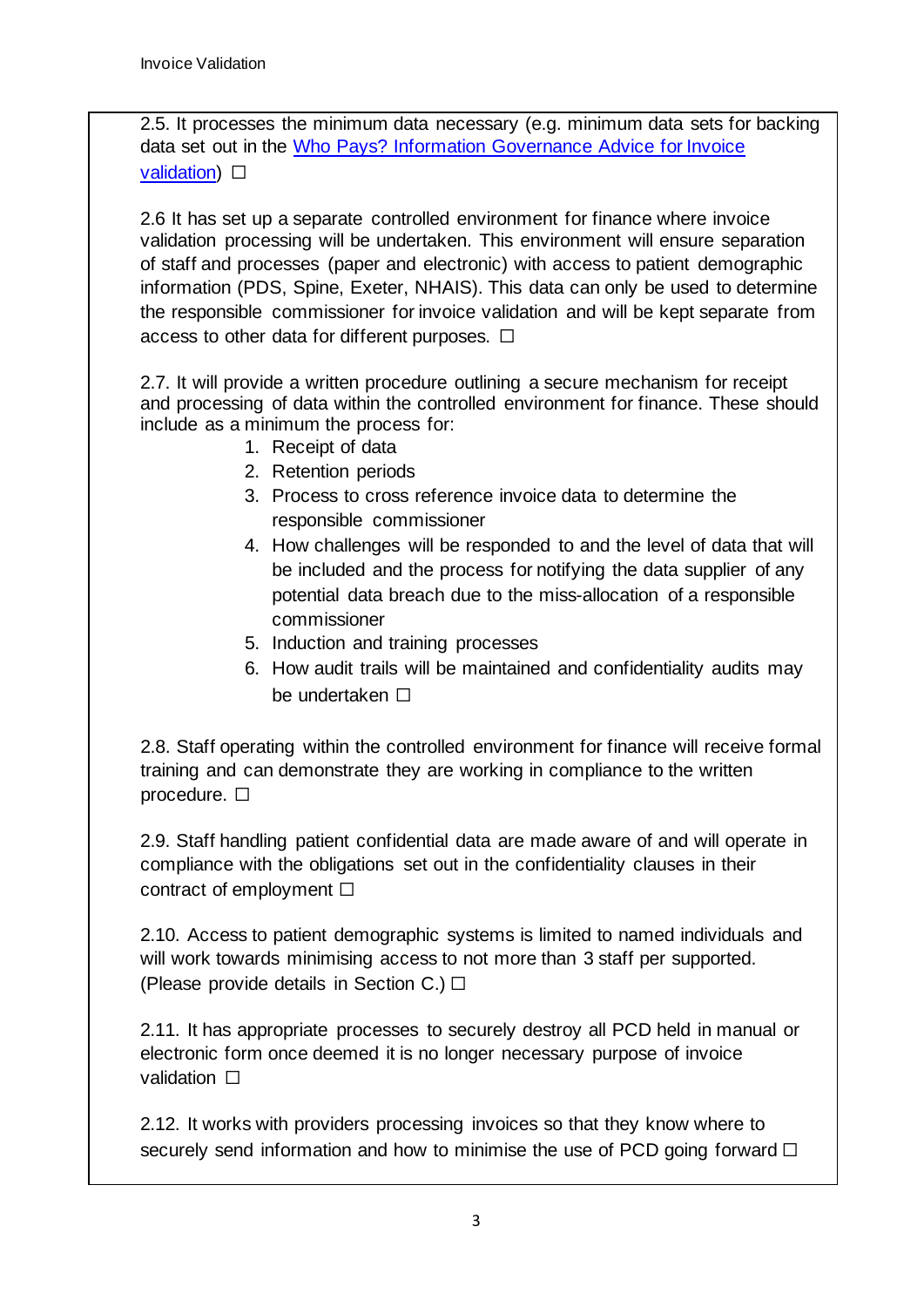2.13. It undertakes an audit on its CEfF to ensure that it has taken all reasonable organisation and technical measures to prevent unlawful processing of the PCD held for Invoice Validation purposes within the CEfF □

I undertake to ensure the appropriate processes and controls are in place to comply with the conditions set out 2.1 to 2.13 above and that the information provided in 1 above is correct  $□$ 

| Section B: List of CCGs for which invoice validation service is being undertaken |                              |                           |  |  |
|----------------------------------------------------------------------------------|------------------------------|---------------------------|--|--|
| <b>CCG Name</b>                                                                  | Organisation  <br>Code (ODS) | <b>CEfF email address</b> |  |  |
|                                                                                  |                              |                           |  |  |
|                                                                                  |                              |                           |  |  |
|                                                                                  |                              |                           |  |  |
|                                                                                  |                              |                           |  |  |
|                                                                                  |                              |                           |  |  |
|                                                                                  |                              |                           |  |  |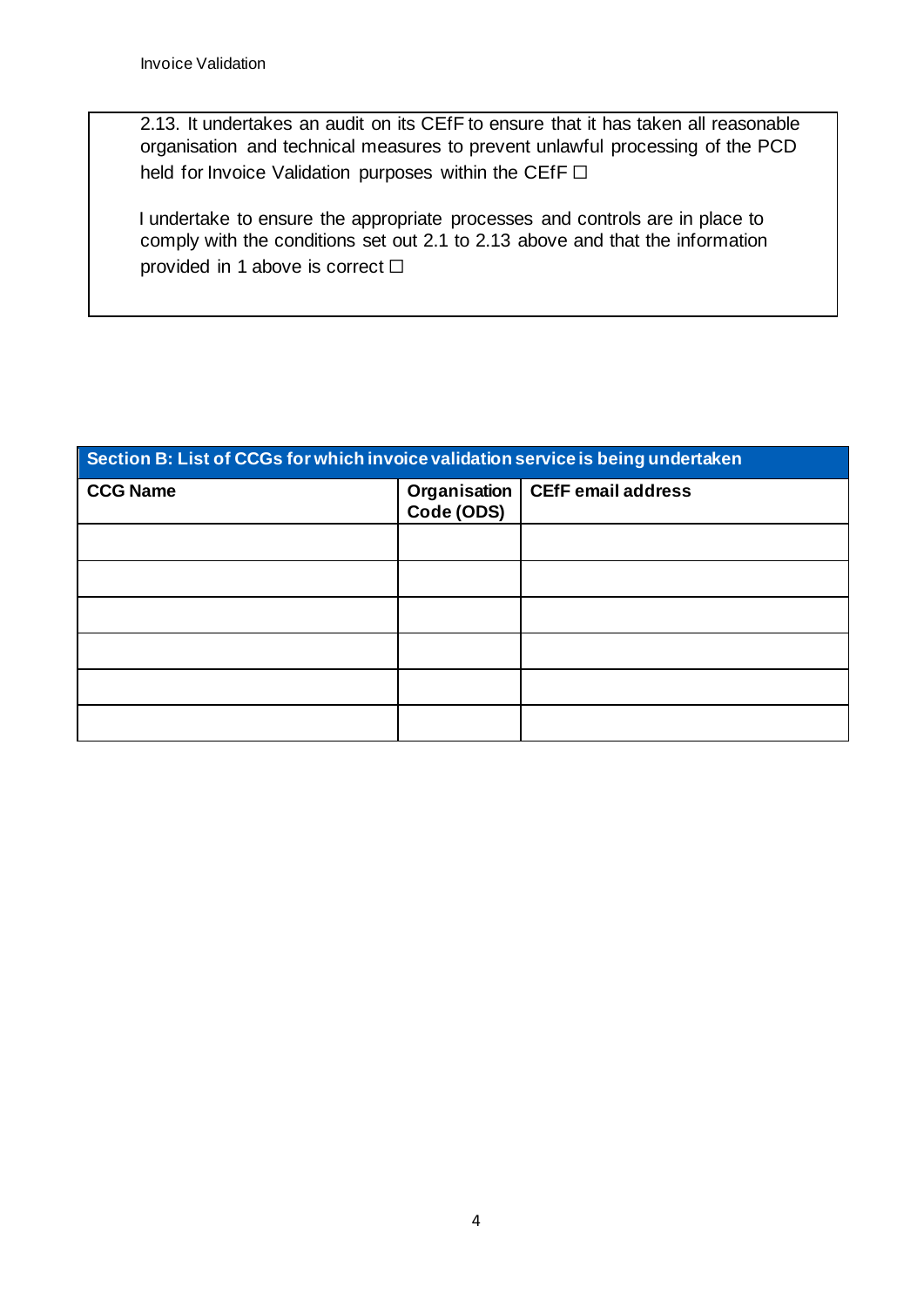#### **Section C: Systems accessed**

The organisation will maintain a local staff list of those requiring access to GP Registration data and patient demographic information – please provide a list of named roles and the systems they need to access to undertake validation.

| #               | <b>Staff Role</b> | Number<br>in role | SCRa <sup>3</sup> | <b>SPINE</b><br>(PDS) | DBS <sup>4</sup> | <b>SUS</b> | Other <sup>5</sup> |  |
|-----------------|-------------------|-------------------|-------------------|-----------------------|------------------|------------|--------------------|--|
|                 |                   |                   |                   |                       |                  |            |                    |  |
| 2               |                   |                   |                   |                       |                  |            |                    |  |
| 3               |                   |                   |                   |                       |                  |            |                    |  |
| $\overline{4}$  |                   |                   |                   |                       |                  |            |                    |  |
| $5\phantom{.0}$ |                   |                   |                   |                       |                  |            |                    |  |
| $6\phantom{1}$  |                   |                   |                   |                       |                  |            |                    |  |

# **CAG 7-07(a) (b) (c)/2013 compliance for CCGs**

Clinical Commissioning Groups (CCGs) have received approval under Regulation 5 of the Health Service (Control of Patient Information) Regulations 2002[6](#page-4-3) to process patient identifiable information without consent for the purposes of invoice validation. This approval provides the legal basis for Health Service Providers to disclose patient confidential information to named organisations for the purposes of invoice validation.

### **For CCGs acting on behalf of other CCGs under the Health and Social Care Act 2012 (HSCA 2012) s.26 (14Z3)**

- (a) Where a CCG has already submitted its completed Assurance Statement, use this additional form to list the relevant CCGs that your Controlled Environment for Finance (CEfF) is acting on behalf of and complete the necessary signatures, or
- (b) Where a CCG is now submitting its completed Assurance Statement, use this form to list the relevant CCGs that your Controlled Environment for Finance (CEfF) will act on behalf of and complete the necessary signatures,

Please ensure the form on page 4 lists each CCG you support. Submission details are at the bottom of page 1.

<sup>4</sup> <http://nww.hscic.gov.uk/demographics/dbs/index.html>

<span id="page-4-0"></span><sup>3</sup> <http://nww.hscic.gov.uk/demographics> [us](http://nww.hscic.gov.uk/demographics)ing the B0264 - Access SCRa (Perform Patient Trace) functionality only. This does not allow access to any clinical information.

<span id="page-4-3"></span><span id="page-4-2"></span><span id="page-4-1"></span><sup>5</sup> Where other systems are in use please document and include confirmation that you have any other source systems to undertake validation.

<sup>6</sup> <http://www.hra.nhs.uk/about-the-hra/our-committees/section-251/what-is-section-251/>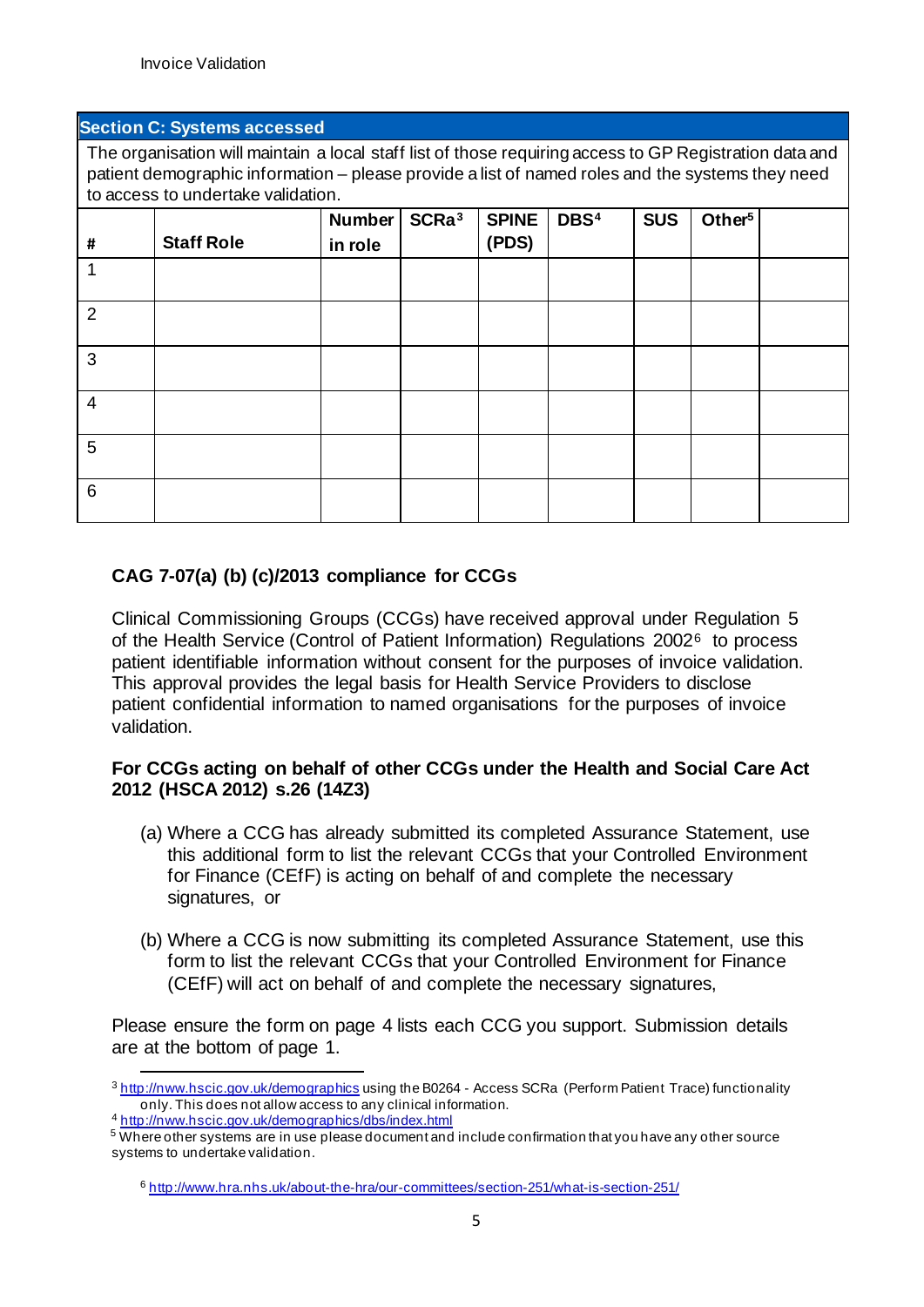Invoice Validation

| <b>Section D: Change of circumstances</b>                       |
|-----------------------------------------------------------------|
| Is the completion of this assurance statement                   |
|                                                                 |
| the result of a merge? $Y \square / N \square$                  |
| If yes please list merged CCG's so they can be removed from the |
| register:                                                       |
|                                                                 |
|                                                                 |
|                                                                 |
|                                                                 |
| the result of a change of supplier? $Y \square / N \square$     |
|                                                                 |

| <b>Section E: Signatures</b>                                                                                                     |       |  |  |  |  |
|----------------------------------------------------------------------------------------------------------------------------------|-------|--|--|--|--|
| I undertake to ensure the appropriate processes and controls are in place to comply                                              |       |  |  |  |  |
| with the conditions set out 2.1 to 2.12 above and that the information provided in A-D                                           |       |  |  |  |  |
| above is correct.                                                                                                                |       |  |  |  |  |
| <b>CCG Authorised Officer Name:</b>                                                                                              | Date: |  |  |  |  |
|                                                                                                                                  |       |  |  |  |  |
|                                                                                                                                  |       |  |  |  |  |
| Signature:<br>Please note: If electronic signature is used we also require an email confirmation from the CCG Authorised Officer |       |  |  |  |  |
| to the individual completing the assurance statement.                                                                            |       |  |  |  |  |
|                                                                                                                                  |       |  |  |  |  |
|                                                                                                                                  |       |  |  |  |  |
|                                                                                                                                  |       |  |  |  |  |
|                                                                                                                                  |       |  |  |  |  |
| <b>Caldicott Guardian Name:</b>                                                                                                  | Date: |  |  |  |  |
|                                                                                                                                  |       |  |  |  |  |
| Signature:                                                                                                                       |       |  |  |  |  |
| Please note: If electronic signature is used we also require an email confirmation from the Caldicott Guardian to                |       |  |  |  |  |
| the individual completing the assurance statement.                                                                               |       |  |  |  |  |
|                                                                                                                                  |       |  |  |  |  |
|                                                                                                                                  |       |  |  |  |  |
|                                                                                                                                  |       |  |  |  |  |
| Senior Information Risk Owner (SIRO) Name:                                                                                       | Date: |  |  |  |  |
|                                                                                                                                  |       |  |  |  |  |
| Signature:                                                                                                                       |       |  |  |  |  |
| Please note: If electronic signature is used we also require an email confirmation from the IAO to the individual                |       |  |  |  |  |
| completing the assurance statement.                                                                                              |       |  |  |  |  |
|                                                                                                                                  |       |  |  |  |  |
|                                                                                                                                  |       |  |  |  |  |
|                                                                                                                                  |       |  |  |  |  |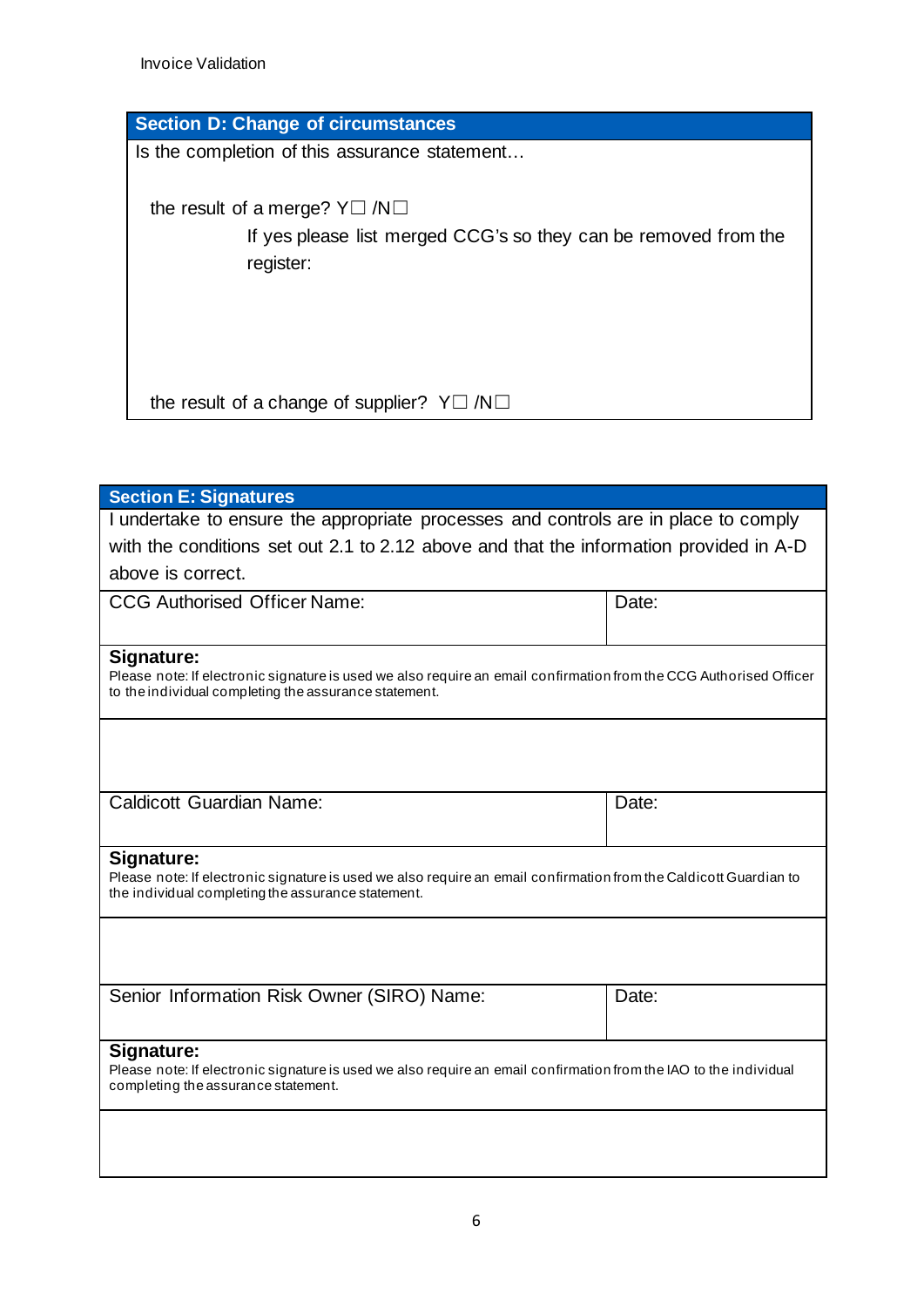| <b>Section F: Key Contacts</b>                                              |  |  |  |  |  |
|-----------------------------------------------------------------------------|--|--|--|--|--|
| Please nominate key contacts that will be responsible for any CEfF queries. |  |  |  |  |  |
| Information Governance key contact email:                                   |  |  |  |  |  |
| Finance key contact email:                                                  |  |  |  |  |  |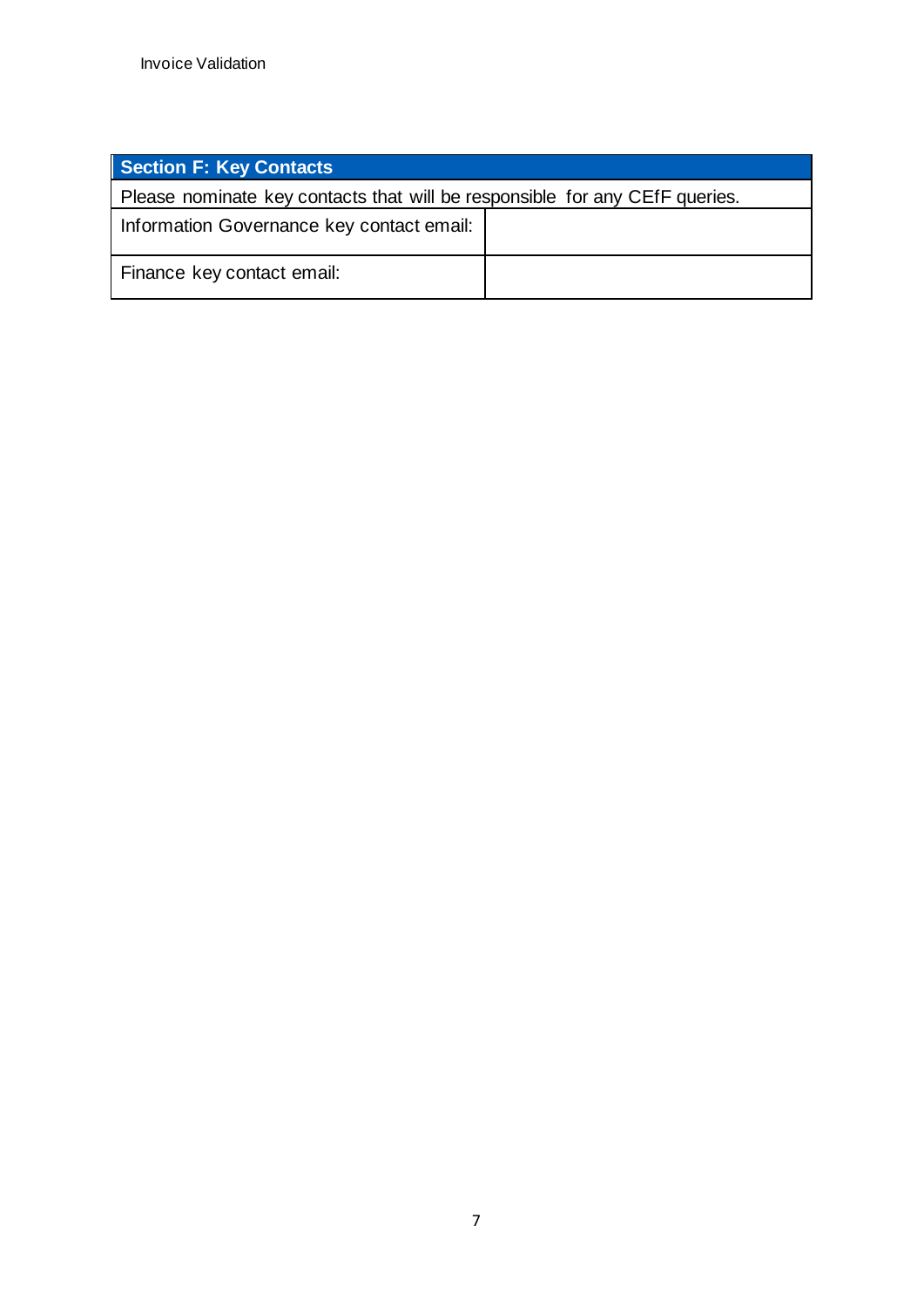### Invoice Validation

# Annex 1 - Backing Data set approved for inclusion

| <b>Data Item</b>                          | <b>Example</b>    | <b>Purpose</b>                                                                                                                                                                                                                                                                                 | <b>Justification</b>                                                                                                                                                                                                                                                                                                                                                                                                                                                                                                                                                                                                                                              |
|-------------------------------------------|-------------------|------------------------------------------------------------------------------------------------------------------------------------------------------------------------------------------------------------------------------------------------------------------------------------------------|-------------------------------------------------------------------------------------------------------------------------------------------------------------------------------------------------------------------------------------------------------------------------------------------------------------------------------------------------------------------------------------------------------------------------------------------------------------------------------------------------------------------------------------------------------------------------------------------------------------------------------------------------------------------|
| <b>Invoice Number</b>                     | Not PCD           | Identifies the relevant invoice and<br>associated with backing data                                                                                                                                                                                                                            | allows <sup>To</sup> enable backing data to be matched with the<br>relevant invoice                                                                                                                                                                                                                                                                                                                                                                                                                                                                                                                                                                               |
| <b>NHS Number</b>                         | <b>NHS Number</b> | The unique identifier for the patient                                                                                                                                                                                                                                                          | Needed to determine if the individual is the<br>responsibility of the commissioner                                                                                                                                                                                                                                                                                                                                                                                                                                                                                                                                                                                |
| Date of Birth                             | Date of Birth     | A supporting data item for to support<br>matching to the patient                                                                                                                                                                                                                               | This extra data item has been added due to the<br>closure of National Health and Information Service<br>(NHAIS) Batch Tracing System which previously<br>enabled organisations to run activity reports<br>against NHAIS in order to ensure that the correct<br>patient details were matched in the data required<br>for validating invoices. The new process provided<br>by NHS Digital to support Invoice Validation uses<br>the Personal Demographics Service (PDS), which<br>requires more than the NHS Number to trace on<br>and therefore CAG approval CAG 7-07(a-c)/2013<br>has been updated to enable providers to share<br>DOB as well as the NHS number. |
| <b>Unique Patient Event</b><br>identifier |                   | Hospital Provider Spell Number/AE To ensure the same episode of care isn't<br>or OP Attendance identifier unique paid for by the commissioner more than<br>within Provider for the patient event once. For example, a patient may have<br>several attendances of treatment on the<br>same day. | To distinguish between multiple events carried out<br>for a particular patient on the same day.                                                                                                                                                                                                                                                                                                                                                                                                                                                                                                                                                                   |
| Unique Patient Identifier                 | identifier        | Local Patient Identifier, GP Practice To ensure any issue or payment is attributed<br>to the same patient                                                                                                                                                                                      | To identify the individual to the healthcare<br>provider. Particularly as NHS Number is not<br>always known by the provider.                                                                                                                                                                                                                                                                                                                                                                                                                                                                                                                                      |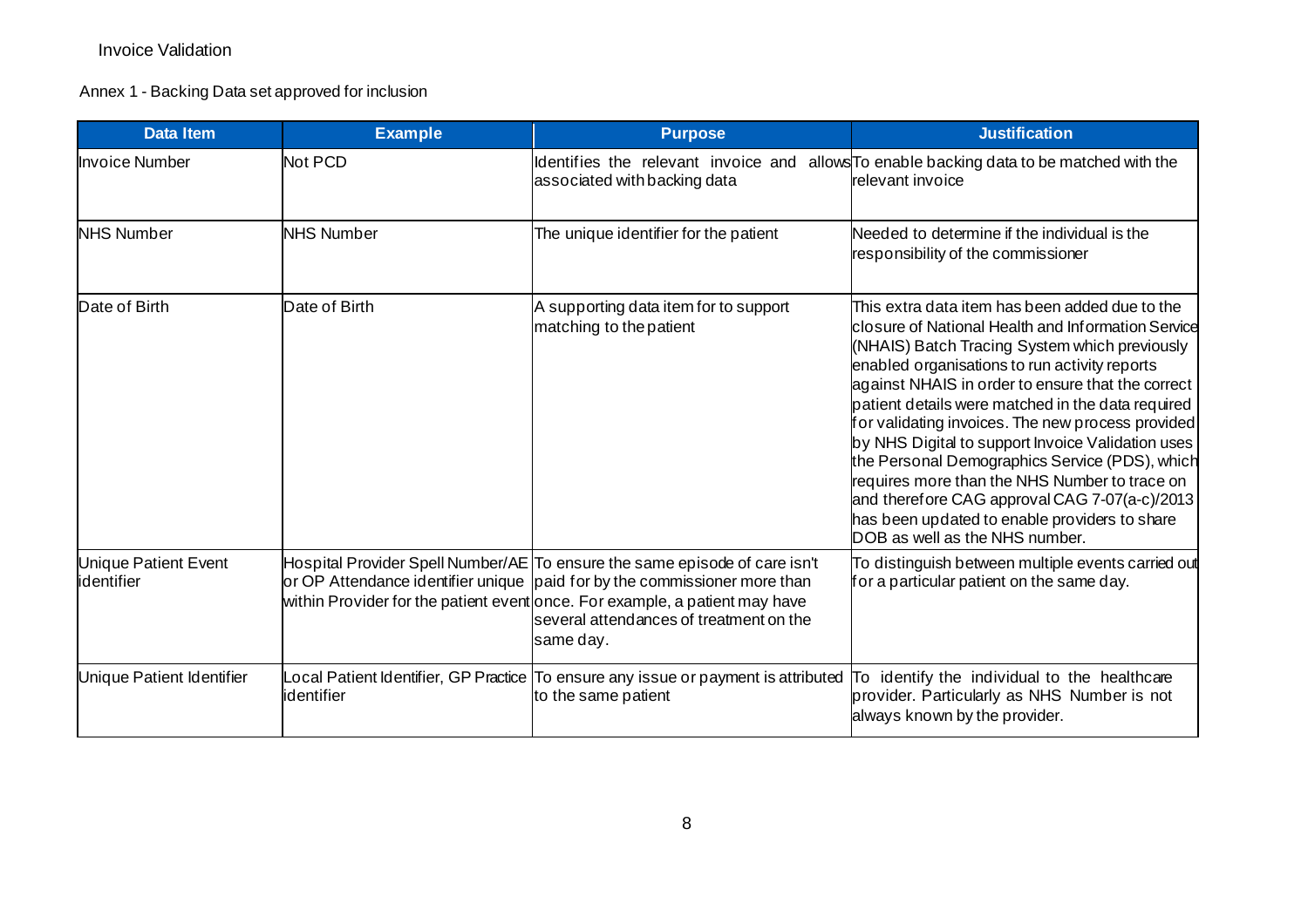<span id="page-8-0"></span>

| <b>Data Item</b>                                                               | <b>Example</b>                                                                                                                                                                                                           | <b>Purpose</b>                                                                                                                                                                                                                                                                                                                                                                                                                                  | <b>Justification</b>                                                                                                    |
|--------------------------------------------------------------------------------|--------------------------------------------------------------------------------------------------------------------------------------------------------------------------------------------------------------------------|-------------------------------------------------------------------------------------------------------------------------------------------------------------------------------------------------------------------------------------------------------------------------------------------------------------------------------------------------------------------------------------------------------------------------------------------------|-------------------------------------------------------------------------------------------------------------------------|
| Geographical Locator<br>(identifying location)                                 | Post Code, Lower Layer Super<br>Output Area (LSOA) or Middle<br>Layer Super Output Areas (MSOA)                                                                                                                          | lTo l<br>commissioned via GP or CCG route. Note this present and geographical location is an<br>is not required in all instances but may be partalternative means of identifying the relevant<br>of a challenge process. Where a Unique commissioner. This is required for identifying<br>Patient Identifier cannot be used or is notthe usual residence of patients<br>Irelevant.                                                              | resolve issues around services not An NHS Number is not, currently, always                                              |
| <b>Provider Details</b>                                                        | Organisation Data Service (ODS) <sup>7</sup><br>code of provider submitting invoice treatment already provided.<br>related to backing data. IF an ODS<br>code not known then Name of<br>provider as displayed on Invoice | To identify who requires reimbursement for the Required to match activity, to provider and                                                                                                                                                                                                                                                                                                                                                      | ensure payment                                                                                                          |
| Point of Delivery                                                              | Day Case Admission, Maternity,<br>Accident and Emergency                                                                                                                                                                 | Outpatient, Emergency Admission, Required in some circumstances to judge that Required to match activity and appropriate<br>the requested price/payment noted by thetariff.<br>provider complies with PBR or local tariff<br>arrangements for that type of patient care<br>event, delivered in this point of delivery setting.                                                                                                                  |                                                                                                                         |
| Relevant date of treatment                                                     | and Appointment Date for OP.                                                                                                                                                                                             | Admission Date and Discharge Date To identify the relevant commissioner at the Date of treatment will help determine the<br>of IP Admissions; Arrival Date for AE point of payment (as outlined in guidance) relevant commissioner, especially when the<br>This may be a period of treatment or the datepatient moves or circumstances change. It is<br>of attendance and will vary with circumstances also used to assess the relevant tariff. |                                                                                                                         |
| Relevant GP's ODS Code<br>(identifying the relevant and<br>unique GP practice) | <b>SUS Derived Practice</b>                                                                                                                                                                                              | To ensure that the appropriate<br>commissioner is identified. This identifies the they have responsibility for (as outlined in<br>approximate location of the patient and the fact Health and Social Care Act, s13). Identifying<br>they are in receipt of medical care                                                                                                                                                                         | As CCG are required to pay for those patients<br>the relevant practice helps to determine the<br>relevant commissioner. |

<sup>7</sup> <https://digital.nhs.uk/services/organisation-data-service>